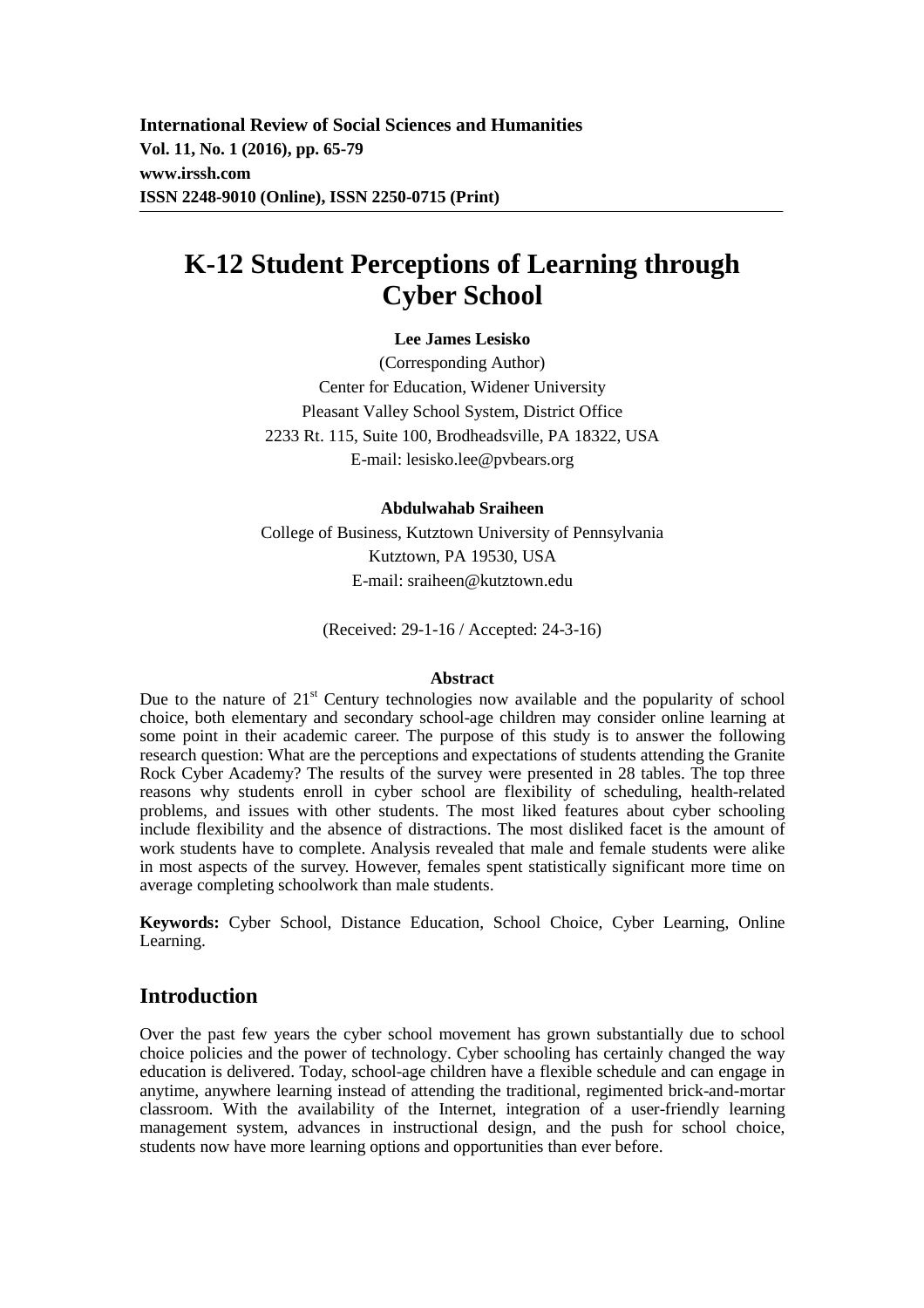With the utilization of a cyber model of learning, students learn at their own pace and proceed through the online curriculum while receiving individualized attention and support. However, cyber school is not for everyone, and it brings along with it a unique set of new challenges. Nevertheless, the cyber school model requires students to stay on top of their coursework, be self-motivated and remain in continuous communication with their online teachers, especially when issues arise. Learning online also requires increased parent/guardian influence if students are to be accountable and make progress with academic achievement. This poses a significant problem, especially if the parent/guardian chooses not to be involved and/or the student does not want the added oversight of the parent/guardian. In order to be successful in a cyber school learning environment, students, as well as parents, need to be actively engaged and involved in the learning process.

# **School System and Cyber Academy Background**

The school system utilized in this study will be referred to as the Granite Rock School District because the Superintendent of Schools does not want the school system to be identified. Granite Rock enrolls about 5,000 students in grades Kindergarten through 12 in one elementary, one intermediate and two secondary facilities. The communities included in the school district cover almost 120 square miles, and 195 school bus routes transport children each day. This institution is rural, and the community is dominated by farming, retail, recreation, and light manufacturing businesses. The children are primarily Anglo-white with only 18% of the population of students being English Language Learners or ethnic minorities including African-American and Hispanic/Latino.

Granite Rock utilizes the services of an outside educational services partner to deliver the cyber program for the school system. The program is a unique cyber solution consisting of software, hardware, academic, and technical supports, in order to deliver an empowering and engaging online opportunity for children and youth.

### **Literature Review**

The Internet with its versatility offers exciting opportunities for students choosing cyber learning as an alternative to the traditional schooling method. The Internet is a widelydistributed platform for the opportunity to share and integrate text, sound, pictures, video, and multimedia content (Shelly, Napier & Rivers, 2010). The Internet has opened the door to cyber learning. In their book, Simonson, Smaldino, Albright, and Zvacek (2009) determined that a separation of the student and the teacher is a fundamental definition of cyber learning, also called distance learning, distance education, or online learning. Draves (2000) postulated that the information superhighway represents the biggest technological aid in helping students to learn in over 500 years. Because of the Internet, students will learn more while working at their own speed, time and manner, and when online learning is coupled with high quality, interactive and facilitative learning, it easily outperforms the traditional classroom delivery system. According to Ahn (2011), the use of microcomputer technology is a necessary part of distance learning, and the online teacher is a vital mentor, consultant, and conduit of education and information between the school and student.

Simonson, Smaldino, Albright, and Zvacek (2009) averred that research on the effectiveness of distance education clearly shows that students who participate in online learning do not learn any worse or better than those students in a traditional classroom setting. The authors explained that successful online students tend to be abstract learners who are intrinsically motivated and have focus to complete schoolwork. Simonson, Smaldino, Albright and Zvacek further alluded to the importance of building collaboration and group interaction, which is more important than focusing on independent participation. According to Ahn (2011) some cyber schools are able to offer the same educational quality as the traditional brick-and-mortar schools but can serve individuals who require a more flexible schedule. Furthermore, Shelly, Gunter, and Gunter (2012) reported that during online learning, students will complete assignments, engage with teachers/peers and check grades. Online learning encompasses everything a student will encounter in a traditional classroom except there are no desks or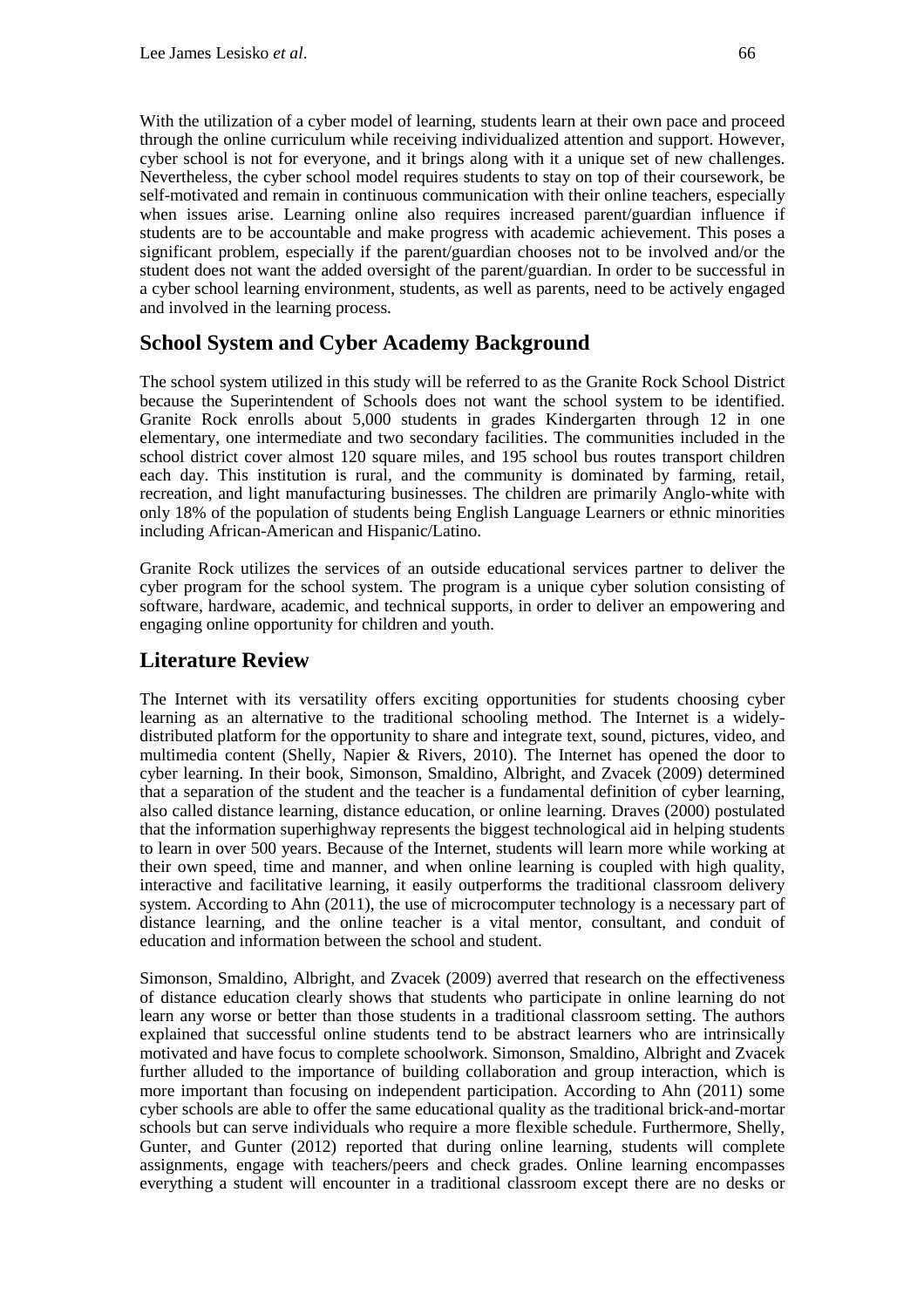walls. Although cyber schools continue to expand, Ahn indicated that there is very little scholarly research on how educational policy can best regulate and govern cyber schools.

Draves (2000) explained that learning through cyber school is quite different than the traditional classroom method. Learning online involves a different set of expectations, skills and behavior. Draves also proclaimed that online students must initiate learning in order for the process to work. A cyber student must be self-directed, be willing and able to read the material, follow directions, and must define how learning will take place. Cyber students must create a daily schedule for completing schoolwork and stick to it. Brown, Sheppard, Stevens, Boone and Gill (2000) disclosed that in order for cyber students to be successful, they must possess academic abilities, be responsible learners, and have self-discipline in order to stay on task to complete the coursework independently.

A comparative case study analysis conducted by Ahn (2011) found that cyber schools are a needed alternative to traditional schooling. The author investigated a school district-run cyber academy in Minnesota and found that 71% of the students enrolled because of bullying, teen pregnancy, mental health issues, truancy issues, credit deficiencies, social issues, or distractions. The author also noted that students who have school phobia, anxiety and depression are not good candidates for online learning but enroll because this model of schooling is convenient.

Ahn (2011) explained that a school district-run cyber academy in Nevada had a significant portion of its students enrolled comprised of actors, models, and competitive athletes all with unique training schedules. Other factors for enrolling include: flexibility of scheduling, employment and accelerated pace. Ahn concluded that cyber schooling may not work for children if they are left at home alone during the day completing assignments while parents are working. Student engagement can be problematic because students are learning unsupervised. Additional factors for why cyber learning may not work include: lack of motivation, shortage of focus, inability to search for and utilize online resources,and problems with technology.

Simonson et al. (2009) determined that children have many responsibilities as cyber learners. In order to have a positive experience, cyber students must understand the nuances of the various resources available to them while learning online such as how to get help, how to network with peers and how to request tutoring services. Cyber kids must also learn to balance personal life with online learning responsibilities. The authors further pointed out that completing and uploading assignments in a timely manner is crucial to the success of any online learner. Failure to submit schoolwork on time will result in a delay of receiving grades and critical feedback.

Wicks (2010) indicated that communication in cyber school brings students together from different backgrounds because gender, ethnicity, and disabilities that often shape the views of individuals conversing in close proximity are not immediately apparent in most forms of online communication. In his book, Draves (2000) reported that the heart and soul of online learning is not the lecture, delivery or video; rather, it's the interaction between the participants and teacher. Simonson et al. (2009) discussed the importance of communication and concluded that it requires an active audience, especially when learning online. Wicks (2010) insisted that quality online education requires extensive teacher-student communication and is the most salient factor of success in a cyber school environment. The author further explained that communication must happen regularly and frequently in order for students to be successful. The advantages of continuous communication include increased comfort level and better understanding of content. The drawbacks of online communication include impersonal dialogue and the tone may be misinterpreted.

According to Wicks (2010), assessment and grading in cyber school is just as important as it is in brick-and-mortar. During course matriculation, students will encounter a variety of quizzes, exams, assignments, projects, essays and the like, which online teachers will use to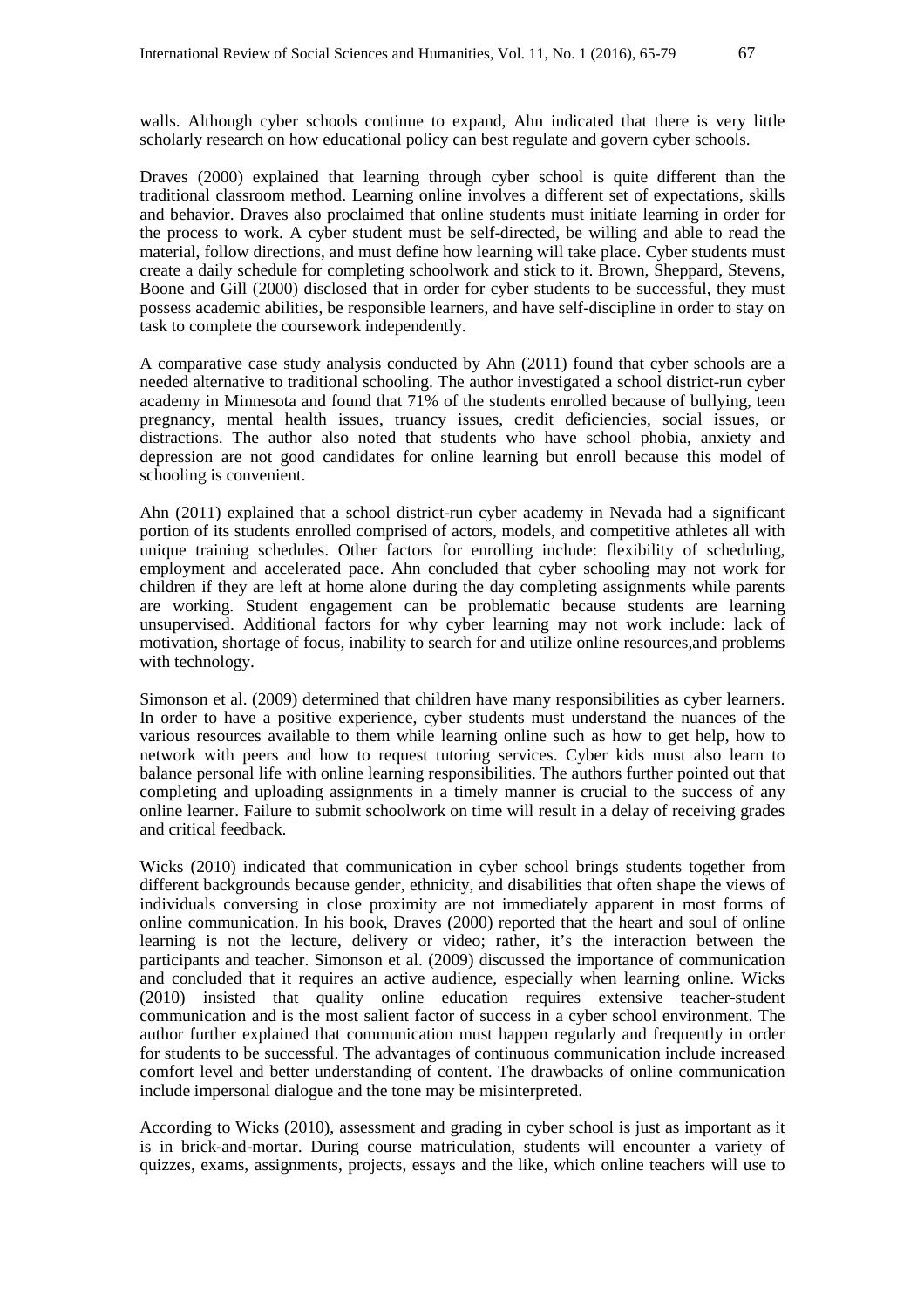determine the progress of the learner. Furthermore, the author reinforced the notion that cyber students must take the required state assessments.

Socialization in cyber school is in the crosshairs of critics. Wicks (2010) explained that social interaction in cyber school occurs while learning through a variety of communication mechanisms such as peer collaboration, threaded discussions, chat rooms, blogs, wikis, sharing of documents and journaling. The author suggested that these types of communications mirror that of the modern workplace and are preparing  $21<sup>st</sup>$  Century learners for the workforce.

Shelly, Gunter and Gunter (2012) reported that an online learning environment is convenient, flexible and accessible anywhere an Internet connection is available. Wicks (2010) stated that cyber programs must provide appropriate support for academics as well as timely, efficient and quick technical support services when needed. Technical support services include accessing the learning management system, hardware troubleshooting, software updates and technical glitches. Academic support will include issues like course content, grading issues, tutoring and counseling services. Cyber programs also provide an orientation program for parents and students to guide first-time individuals through the basics and navigation of the learning management system.

Cyber school programs must follow state and federal laws regarding students with disabilities. According to Carnahan and Fulton (2013), there is very little research available surrounding students with special needs and online learning in K-12 education. The research that is available on cyber schooling focuses on policies rather than outcomes (Cavanaugh, Barbour & Clark, 2009). The authors bring forth the point that online learning can be difficult for students without disabilities let alone students with learning disabilities. The point of inclusion is to integrate students with disabilities into the general education classroom. However, cyber school may not provide the same level of interaction and support opportunities as found in the traditional classroom. Thus, distance learning may not be appropriate or the best fit for students with certain learning profiles. However, a study by Beck, Maranto and Juo Lo (2013) found that cyber learning does match the needs of some individuals with special needs and were considerably more satisfied with the cyber program than students without a learning disability.

# **Methodology**

Data for this study were gathered from an online questionnaire sent to all Granite Rock cyber school participants during June of 2014. The Granite Rock Cyber Academy provided the names of the children who were enrolled as full-time students within the program at that time. The participants ranged from age 11 through 19 years and included grades five through 12. The questionnaire was disseminated three times. First, since each student was provided an electronic mail account when enrolled into the academy, the survey was sent out on June 3rd via email and 43 questionnaires were returned in usable format. Second, on June 4th the cyber school homeroom teacher requested those students who did not complete the survey to do so prior to logging out for the day and an additional 31 surveys were returned. Third, between June 6 and 9 as school concluded for the year and cyber resources were being returned, those who did not submit a completed survey were asked to fill out a hard copy version and an additional 18 surveys were completed. During the next few weeks, these surveys were entered into the online survey system. As noted by Rea and Parker (1992), surveys are a widely-used research method because they are perceived as a reflection of attitudes, preferences and opinions.

The questionnaire for this study was developed based on a limited amount of literature available on cyber schooling and was specifically created for this quantitative investigation. A preliminary instrument was developed during the summer of 2013. This process was accomplished in order to determine if the initial questions were clearly understood and to gain relevant feedback regarding its content. Gail, Borg, and Gail (1996) explained that a pilot questionnaire should be conducted prior to distributing the final survey instrument. Six high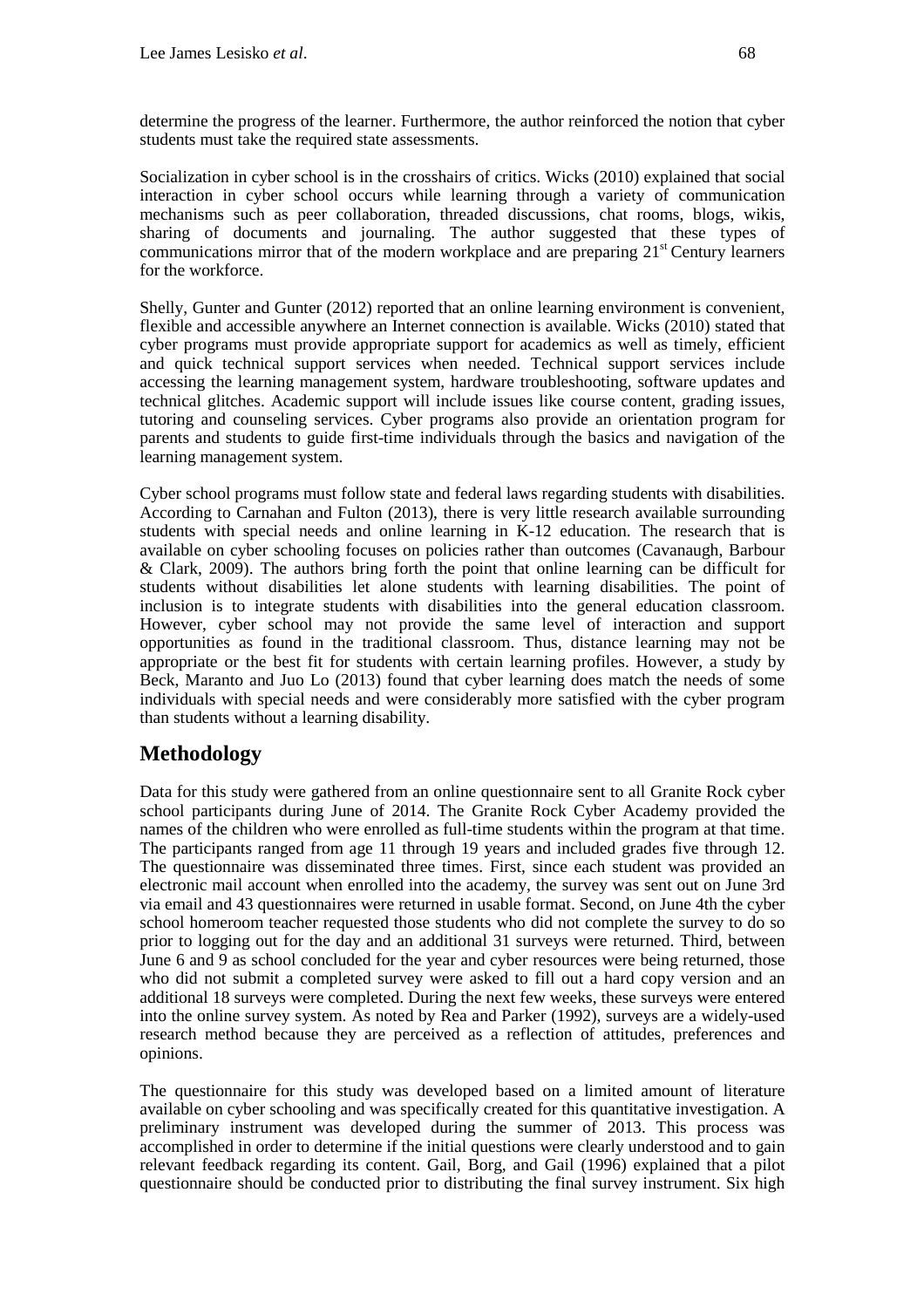school-aged cyber students were randomly selected and agreed to participate in a one-on-one interview and completed the survey orally. The relevant feedback allowed the researchers to develop a strategy for the statistical analysis utilized within this research project. Isaac and Michael (1981) reported that questionnaires must be carefully field tested in order to eliminate ambiguous or biased items.

The final survey document consisted of 29 questions of a varied format including identification of the most current choice from the selection provided as well as opened-ended questions. Of the 130 students surveyed, 92 participants returned the questionnaire in usable format representing a 70.8% participation rate. Jackson (2012) reported that a high response rate is important in order to maintain a representative sample and that online and traditional mail surveys tend to yield a 10% to 20% response rate. No additional attempt was made to follow-up with non-responders.

#### **Results**

As shown in Table 1, there were 92 students from grades five through 12 who participated in this research endeavor with 41.3% being juniors and seniors. The results in Table 2 indicate that females account for 64.1% of the sample. In addition, 34.7% of the learners have an Individualized Education Plan (IEP) and more than half or 21.7% of that category were female students.

| Grade        | N  | $\frac{0}{0}$ |
|--------------|----|---------------|
| 5            | 1  | 1.1           |
| 6            | 6  | 6.5           |
| 7            | 12 | 13.0          |
| 8            | 13 | 14.1          |
| 9            | 9  | 9.8           |
| 10           | 13 | 14.1          |
| 11           | 16 | 17.4          |
| 12           | 22 | 23.9          |
| <b>Total</b> | 92 | 100.0         |

**Table 1:** Grade

**Table 2:** Participants distribution by gender and IEP

|        | No IEP |      |    | <b>TEP</b> | <b>Total</b> |      |
|--------|--------|------|----|------------|--------------|------|
| Gender |        | $\%$ |    | $\%$       | N            | $\%$ |
| Male   | 21     | 22.8 | 12 | 13.0       | 33           | 35.9 |
| Female | 39     | 42.4 | 20 | 21.7       | 59           | 64.1 |
| Total  | 60     | 65.2 | 32 | 34.7       | 92           |      |

In Table 3, 68.9% of the students surveyed reported spending between two to four hours a day on schoolwork. The number of classes assigned by the school guidance counselor was not part of this research investigation. In Table 4, a student spent on average 3.96 hours per day with a large standard deviation (1.73 hours). Female students averaged 0.71 hours more per day than male students. The mean difference between female mean hours and male mean hours was statistically significant different from zero with p-value 0.032. This means that female students spend more time on schoolwork per day than male counterparts. There was no significant difference for those students with or without an IEP.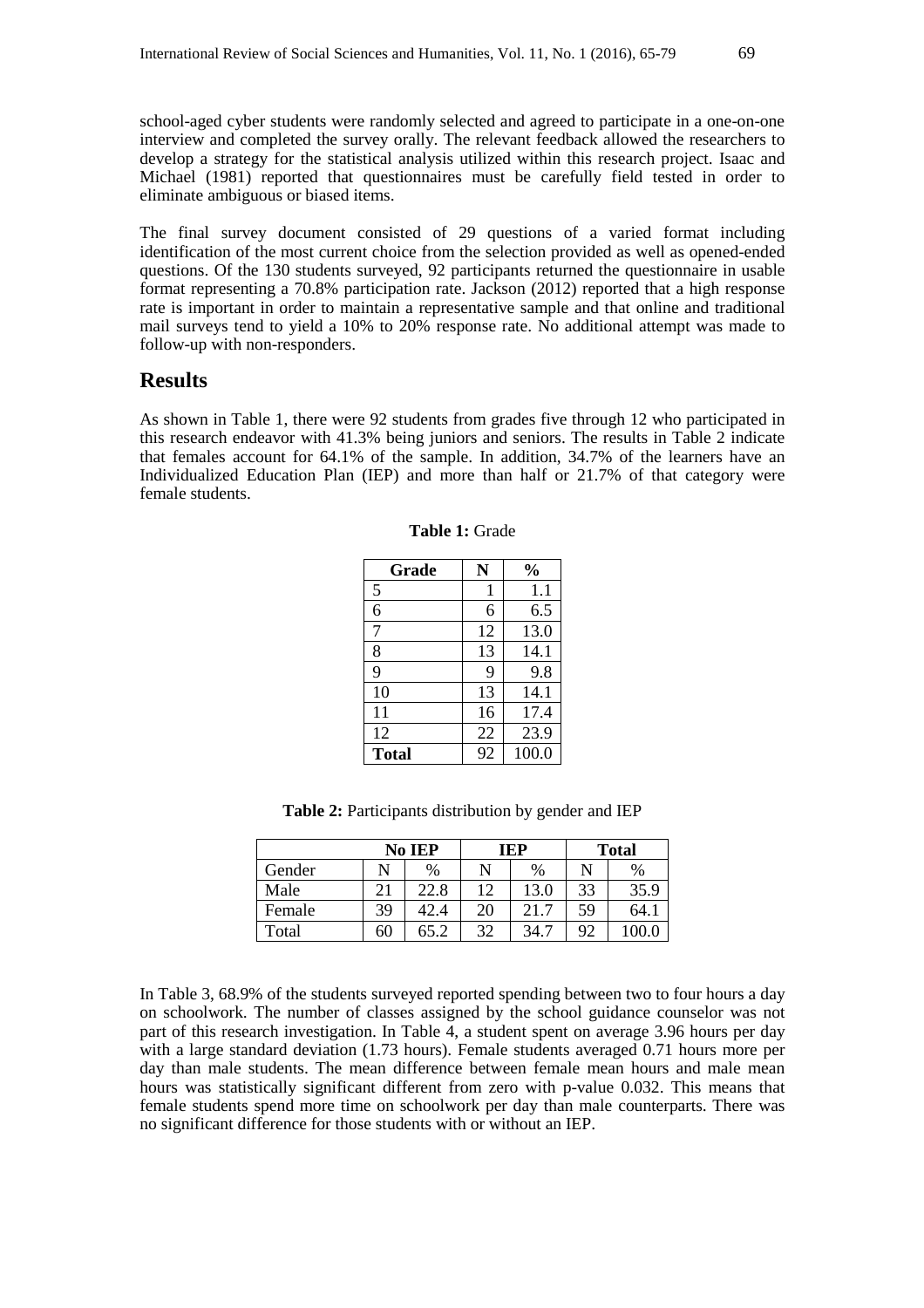.

| Time (hours per day) | N  | $\frac{0}{0}$ |
|----------------------|----|---------------|
|                      |    | 1.1           |
| $\overline{2}$       | 29 | 32.2          |
|                      | 33 | 36.7          |
| 5                    |    | 5.6           |
| 6                    | 18 | 20.0          |
|                      |    | $1.1\,$       |
| 8                    | 2  | 2.2           |
| q                    |    | 1.1           |
| Total                | 90 | 100.0         |

**Table 3:** About how much time during the day do you spend on schoolwork?

| <b>Table 4:</b> Means and standard deviations for hours per day spent on schoolwork by |                |  |
|----------------------------------------------------------------------------------------|----------------|--|
|                                                                                        | gender and IEP |  |

| No IEP |      | IEP              |             | All              |             |                  |
|--------|------|------------------|-------------|------------------|-------------|------------------|
| Gender | Mean | <b>Standard</b>  | <b>Mean</b> | <b>Standard</b>  | <b>Mean</b> | <b>Standard</b>  |
|        |      | <b>Deviation</b> |             | <b>Deviation</b> |             | <b>Deviation</b> |
| Male   | 3.05 | 1.90             | 4.36        | 1.96             | 3.50        | 1.68             |
| Female | 4.34 | 1.83             | 3.95        | 1.50             | 4.21        | 1.72             |
|        | 3.88 | 1.78             | 4.10        | l.66             | 3.96        | 1.73             |

As explained in Table 5, 60.9% of the respondents reported working ahead on assignments, while Table 6 reveals that 66.3% complete schoolwork on weekends.

**Table 5:** Do you work ahead on assignments?

| <b>Work Ahead</b> |    | $\frac{6}{9}$ |
|-------------------|----|---------------|
| Yes               | 56 | 60.9          |
| No                | 36 | 39.1          |
| Total             | 92 | 100.0         |

**Table 6:** Do you complete schoolwork on weekends?

| <b>Work Weekends</b> | N  | $\frac{0}{0}$ |
|----------------------|----|---------------|
| Yes                  | 61 | 66.3          |
| No                   | 31 | 33.7          |
| Total                | 92 | 100.0         |

Attending office hours in the virtual classroom either in the morning or afternoon is one way cyber learners can receive help from a teacher when needed to complete coursework. However, 61.9% of the students reported never attending office hours as illustrated in Tables 7 and 7.1. The mean hours spent attending office hours was less than an hour per week with no significant difference between male and female students. Also, there was no statistical difference between office hour attendance of students with an IEP and those who do not. In Tables 8 and 8.1, 76.1% of the respondents reported taking two to three breaks from coursework during the day. Students averaged two breaks per day with female students taking more breaks than male students but the difference is not statistically significant.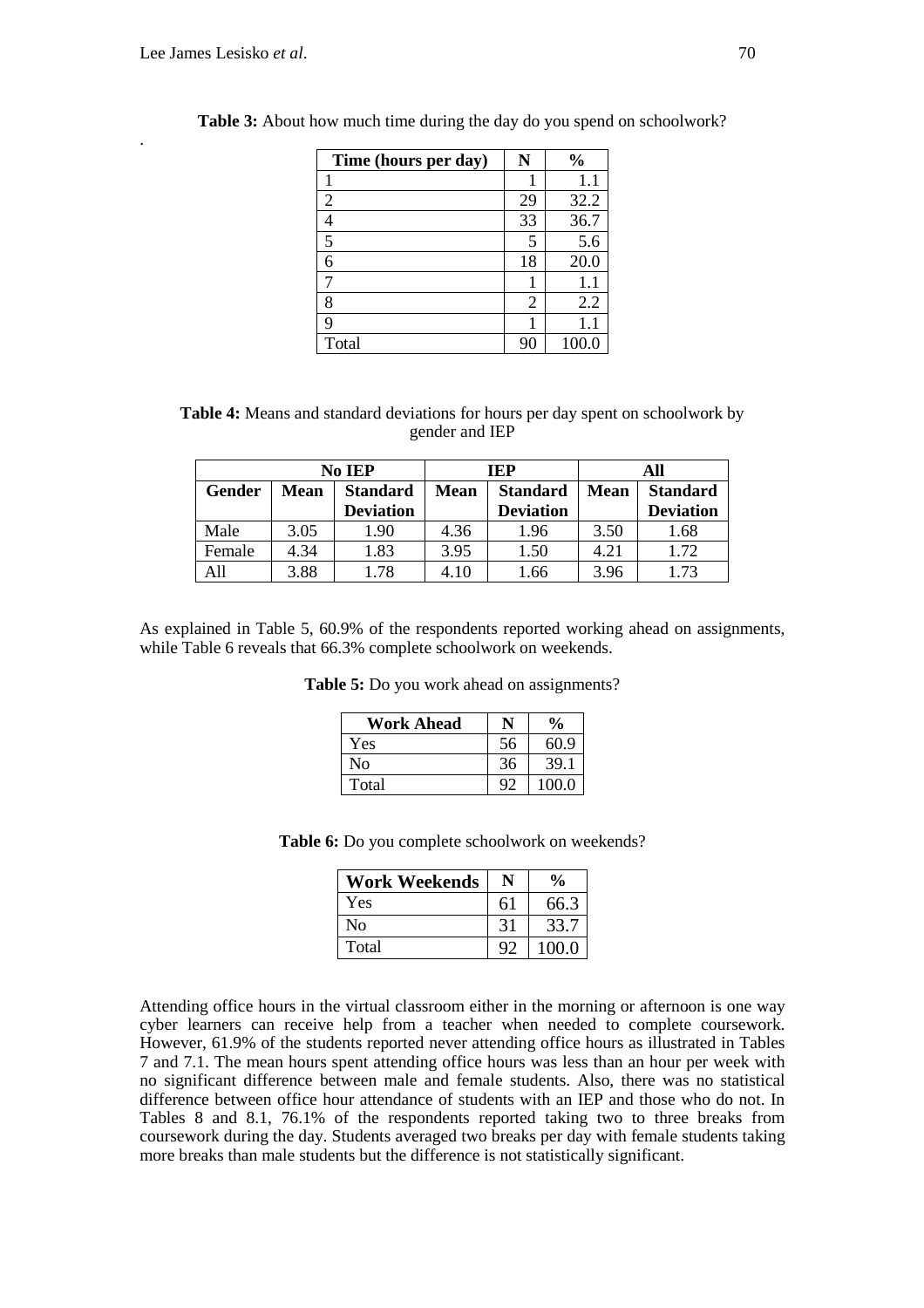| <b>Attendance</b> |    | $\boldsymbol{\theta_{\! / \! 0}}$ |
|-------------------|----|-----------------------------------|
|                   | 15 | 16.3                              |
| $\overline{2}$    | 16 | 17.4                              |
| $\mathcal{R}$     |    | 11                                |
| 4 or more         | 3  | 3.3                               |
| Never $(0)$       | 57 | 61.9                              |
| Total             | 92 | 100.0                             |

**Table 7:** On a given week, how often do you attend office hours?

| Table 8: On average, how many breaks from schoolwork do you take during the day? |  |  |  |
|----------------------------------------------------------------------------------|--|--|--|
|----------------------------------------------------------------------------------|--|--|--|

| <b>Breaks</b> | N  | $\%$  |
|---------------|----|-------|
|               | 15 | 17.0  |
| 2             | 33 | 37.5  |
| 3             | 34 | 38.6  |
|               |    | 1.1   |
| None $(0)$    | 5  | 5.7   |
| Total         | 88 | 100.0 |

**Table 7.1:** Means and standard deviations for hours spent per week attending office hours by gender and IEP

| No IEP |      | IEP              |             | All              |             |                  |
|--------|------|------------------|-------------|------------------|-------------|------------------|
| Gender | Mean | <b>Standard</b>  | <b>Mean</b> | <b>Standard</b>  | <b>Mean</b> | <b>Standard</b>  |
|        |      | <b>Deviation</b> |             | <b>Deviation</b> |             | <b>Deviation</b> |
| Male   | 0.48 | 1.08             | 0.50        | 0.67             | 0.48        | 0.94             |
| Female | 0.69 | .10              | 0.95        | 0.94             | 0.78        | l.05             |
|        | ).62 | .09              | 0.78        | 0.87             | 0.67        |                  |

**Table 8.1:** Means and standard deviations for number of breaks from schoolwork by gender and IEP

| No IEP |      | <b>TEP</b>       |      | All              |             |                  |
|--------|------|------------------|------|------------------|-------------|------------------|
| Gender | Mean | <b>Standard</b>  | Mean | <b>Standard</b>  | <b>Mean</b> | <b>Standard</b>  |
|        |      | <b>Deviation</b> |      | <b>Deviation</b> |             | <b>Deviation</b> |
| Male   | 1.90 | 0.91             | 1.92 | 1.00             | 1.91        | 0.93             |
| Female | 2.11 | 0.89             | 2.50 | 0.83             | 2.25        | 0.88             |
| All    | 2.04 | 0.89             | 2.28 | 0.92             | 2.13        | 0.91             |

The top four activities students do when taking breaks include: watch television (1), eat lunch/snack (2), exercise (3), and play video games (3). A breakdown of all activities can be found in Table 9.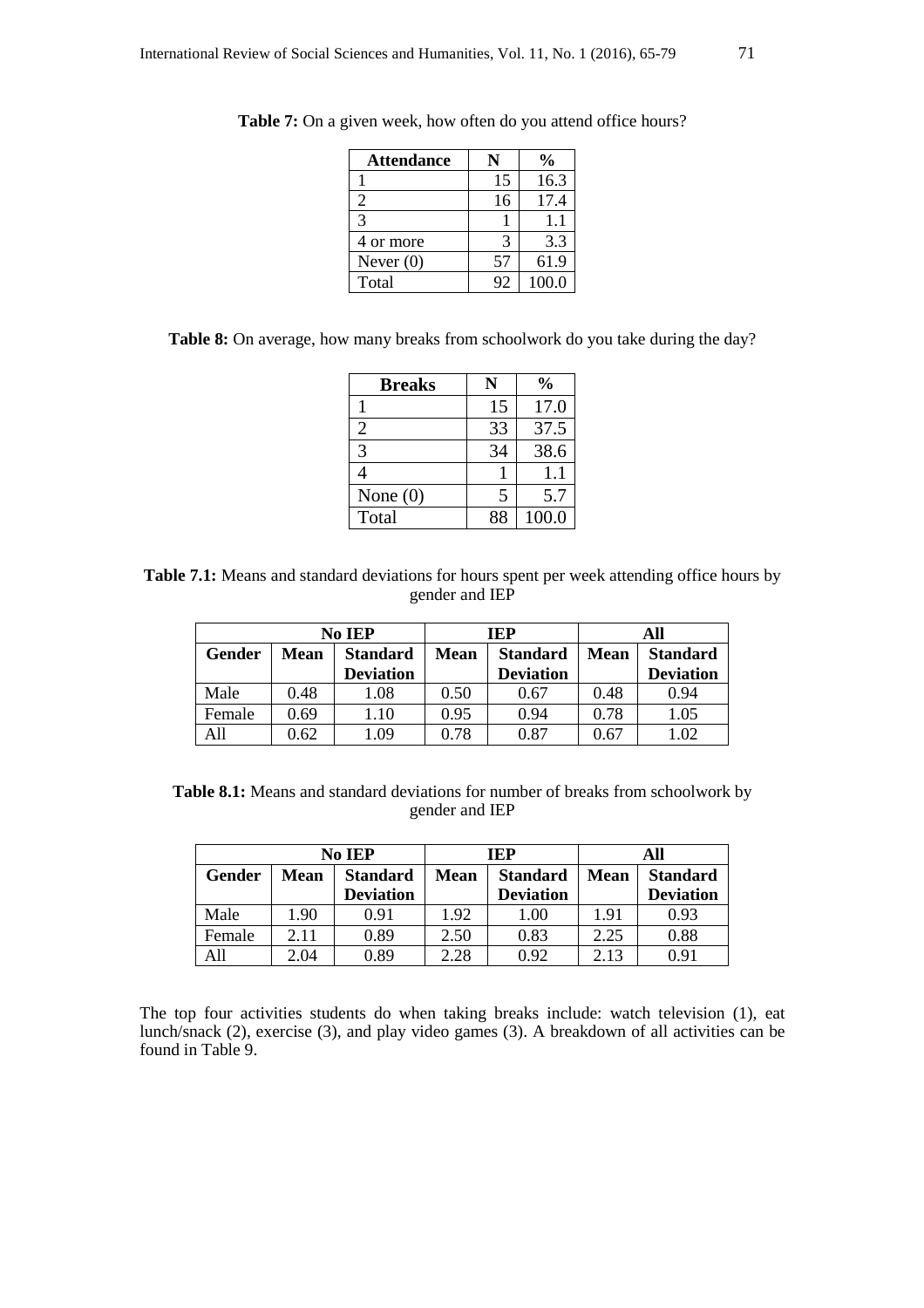| <b>Activity</b>   | N              | $\frac{0}{0}$ |
|-------------------|----------------|---------------|
| Childcare/babysit | 3              | 3.3           |
| Chores/clean      | 5              | 5.6           |
| Eat lunch/snack   | 16             | 17.8          |
| Exercise          | 12             | 13.3          |
| Hobby             | 3              | 3.3           |
| Listen to music   | 3              | 3.3           |
| Play games/toys   | $\overline{2}$ | 2.2           |
| Play video games  | 12             | 13.3          |
| Read              | 8              | 8.9           |
| Relax             | 3              | 3.3           |
| Watch television  | 19             | 21.1          |
| Employment        | 4              | 4.4           |
| Total             | 90             | 100.0         |

**Table 9:** When you take breaks from schoolwork, what do you do?

As shown in Table 10, 44.6% of the survey takers upload assignments to be graded as they are completed and almost half,45.7% identified the afternoon hours as the best time to complete schoolwork as explained in Table 11.

**Table 10:** On a given week, how often do you submit assignments?

| <b>Submission</b> |    | $\frac{0}{0}$ |
|-------------------|----|---------------|
| 1-2 times         | 30 | 32.6          |
| 3-4 times         | 11 | 12.0          |
| 5 or more         | 10 | 10.9          |
| As completed      | 41 | 44.6          |
| Total             | 92 | 100.0         |

**Table 11:** What time of day works best for you when completing schoolwork?

| <b>Time of Day</b> |    | $\frac{1}{2}$ |
|--------------------|----|---------------|
| Morning            | 27 | 29.3          |
| Afternoon          | 42 | 45.7          |
| Evening            | 23 | 25.0          |
| Total              | 92 | 100,0         |

In Table 12, only 2.2% of the students surveyed use the webcam when communicating with teachers and 14.1% use the online tutoring program, tutor.com, for assistance with coursework as illustrated in Table 13.

**Table 12:** Do you use the webcam when communicating with teachers?

| Webcam | $\frac{6}{6}$ |
|--------|---------------|
| Yes    |               |
| No     | 97.8          |
| Total  | 100.0         |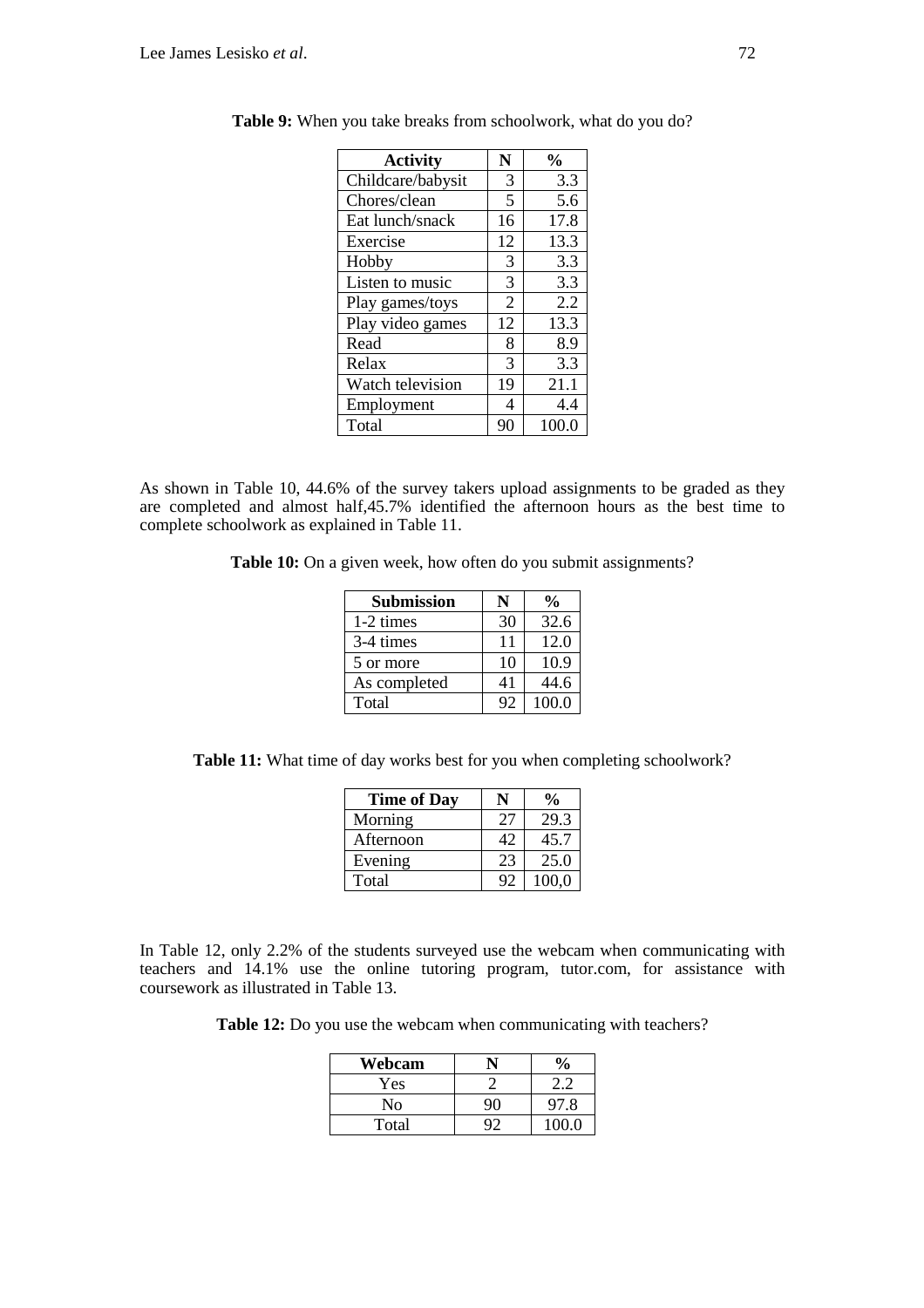| Tutor.com |    | $\frac{6}{9}$ |
|-----------|----|---------------|
| Yes       | 13 | 14.1          |
| No        | 79 | 85.9          |
| Total     | Q. | 100 O         |

**Table 13:** Do you use tutor.com, a tutorial program offered through cyber school?

In addition to communicating with online teachers during the school day, students have the ability to attend face-to-face afterschool tutoring sessions in language arts and mathematics at both the high and middle schools. As shown in Table 14, only 7.6% of students take advantage of this opportunity. As far as parental oversight, 52.1% of parents checkup on the progress of their cyber learner from one to four times during the week as indicated in Table 15.This research project did not explore additional parental interventions.

**Table 14:** Do you participate in either mathematics or language arts tutoring laboratories after school hours?

| <b>Tutoring</b> |    | $\frac{6}{9}$ |
|-----------------|----|---------------|
| Yes             |    | .6            |
| No              | 85 | 92.4          |
| Total           | Q٢ | 100 0         |

**Table 15:** On a given week, how much does a parent or guardian checkup on your school progress?

| <b>Check</b> (times) | N  | $\frac{0}{0}$ |
|----------------------|----|---------------|
| $1 - 2$              | 27 | 29.3          |
| $3-4$                | 21 | 22.8          |
| 5 or more            | 30 | 32.6          |
| Not at all $(0)$     | 14 | 15.2          |
| Total                | 92 | 100.0         |

Students were asked to report the course that gives them the most difficulty. In Table 16, the learners explained that mathematics was the most problematic followed by history, English and science, respectively.

**Table 16:** What course do you find most difficult?

| <b>Most Difficult</b> |    | $\%$  |
|-----------------------|----|-------|
| Math                  | 70 | 76.1  |
| <b>History</b>        | 12 | 13.0  |
| Science               |    | 3.3   |
| English               |    | 7.6   |
| Total                 | 92 | 100.0 |

As a follow-up to the most difficult course in Table 16, students were asked in question 17 to elaborate on what can be done to help alleviate the difficulty. Although 14% of the survey takers would like to have less coursework, 28.1% would like to have course concepts better explained. Almost half or 40.4% of the students did not know of a solution that would eliminate or reduce any difficulties as explained in Table 17.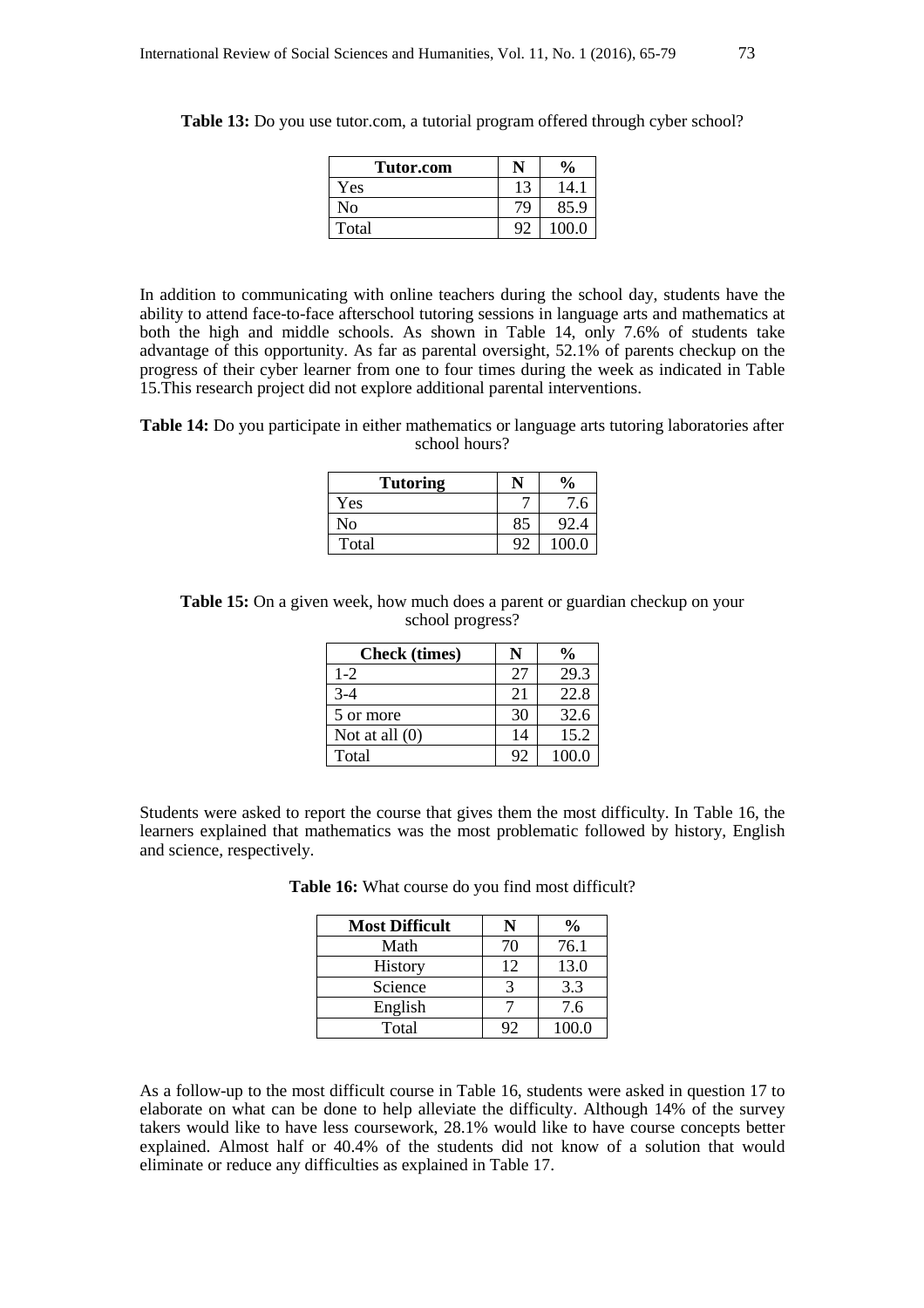| Help                                     |    | $\frac{0}{0}$ |
|------------------------------------------|----|---------------|
| Additional live instruction/more lecture | 10 | 17.5          |
| Better explain the concepts              | 16 | 28.1          |
| Don't know                               | 23 | 40.4          |
| Less coursework                          |    | 14.0          |
| Total                                    | 57 | 1000          |

**Table 17:** For the course that is causing you the most difficulty, what can we do to help you?

In Table 18, students reported that science (35.9%) and English (34.8%) were the easiest courses to complete in cyber school.

| <b>Easiest Subject</b> |    | $\frac{6}{9}$ |
|------------------------|----|---------------|
| Math                   | 5  | 5.4           |
| History                | 22 | 23.9          |
| Science                | 33 | 35.9          |
| English                | 32 | 34.8          |
| Total                  | 92 | 100.0         |

**Table 18:** What subject do you find the easiest?

In question 19 of the survey, students were asked why cyber school was appealing to them and 28.3% indicated flexibility of scheduling as the number one factor. Health issues came in second at 21.7%, and issues with other students (20.7%) round out the top three, respectively. The entire list can be found in Table 19.

| <b>Decision</b>           | N  | $\frac{0}{0}$ |
|---------------------------|----|---------------|
| Do not like school        | 9  | 9.8           |
| Family issues             | 11 | 12.0          |
| Flexibility of scheduling | 26 | 28.3          |
| Focus problems            | 3  | 3.3           |
| Health issues             | 20 | 21.7          |
| Student issues            | 19 | 20.7          |
| Personal goal             |    | 4.3           |
| Total                     | 92 | 100.0         |

**Table 19:** Why did you decide on cyber school?

Of the students surveyed, 29.4% explained that science was their favorite subject in cyber school followed by English at 23.5% and finally history at 20%. A complete listing can be found in Table 20.

| Table 20: What is your favorite subject? |  |  |
|------------------------------------------|--|--|
|                                          |  |  |

| <b>Favorite Subject</b> |    | $\frac{0}{0}$ |
|-------------------------|----|---------------|
| Accounting              |    | 1.2           |
| <b>Biology</b>          |    | 3.5           |
| Ecology                 |    | 2.4           |
| English                 | 20 | 23.5          |
| Geometry                |    | 1.2           |
| German                  |    | 12            |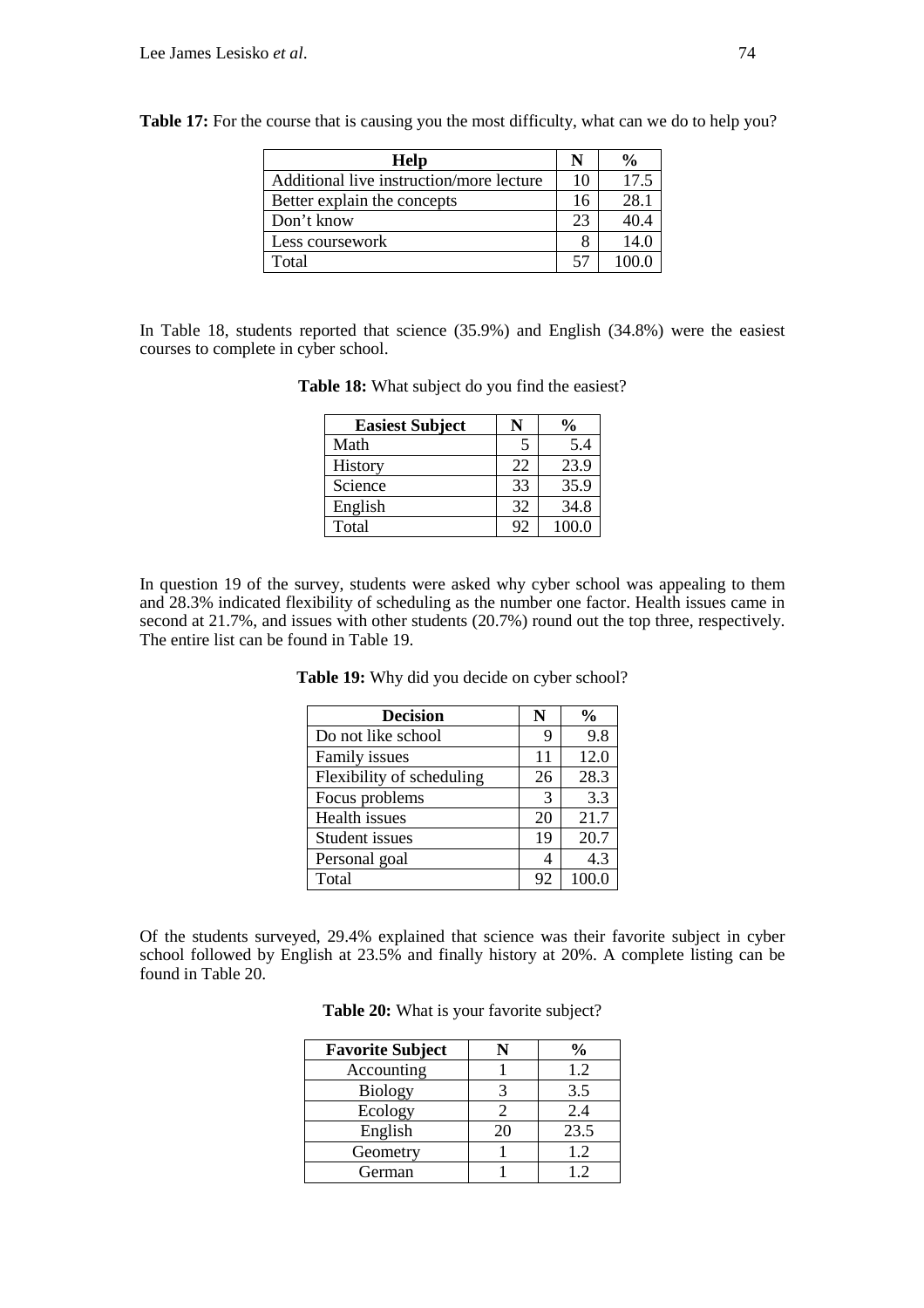| History        | 17 | 20.0  |
|----------------|----|-------|
| Law (business) |    | 1.2   |
| Math           |    | 5.9   |
| Parenting      |    | 1.2   |
| Science        | 25 | 29.4  |
| Undecided      |    | 9.4   |
| Total          | Q۵ | 100.0 |

In question 21, survey takers were asked to identify what they disliked most about cyber school. Table 21 shows that 26.8% of the students said the amount of coursework provided during the week was their greatest dislike. However, it must be noted that 23.2% proclaimed that they had no dislikes about learning online.

**Table 21:** What do you dislike most about cyber school?

| <b>Dislike</b>            | N  | $\frac{1}{2}$ |
|---------------------------|----|---------------|
| Amount of work given      | 22 | 26.8          |
| School process/procedures | 11 | 13.4          |
| Lack of motivation        | 12 | 14.6          |
| Nothing $-$ no dislikes   | 19 | 23.2          |
| Socialization             | 11 | 13.4          |
| Technology problems       |    | 8.5           |
| Total                     | 82 |               |

Survey respondents were asked in question 22 to identify what they liked best about cyber school. In Table 22, 68.2% indicated that flexibility of time was the number one factor.

| <b>Like Best</b>                       | N  | $\frac{0}{0}$ |
|----------------------------------------|----|---------------|
| Flexibility of time                    | 58 | 68.2          |
| Less distractions, pressure and stress | 24 | 28.3          |
| Nothing                                |    | 3.5           |
| Total                                  | 85 | 100 0         |

**Table 22:** What do you like best about cyber school?

In Table 23, 42.4% of the students reported that socializing with friends happens 6 hours or more throughout the week. Moreover, Table 23.1 summarizes student socialization by gender and IEP. A student on average spends over three and one half hours socializing with male students averaging close to three hours and forty-five minutes. The mean difference of hours socializing was not statistically significant for both gender and IEP.

**Table 23:** About how often do you socialize with friends during the week?

| <b>Socialization (hours)</b> |    | $\frac{0}{0}$ |
|------------------------------|----|---------------|
|                              | 14 | 15.2          |
|                              |    | 7.6           |
| $2 - 3$                      | 17 | 18.5          |
| $4 - 5$                      | 15 | 16.3          |
| 6 or more                    | 39 | 42.4          |
| Total                        | 92 | 100.0         |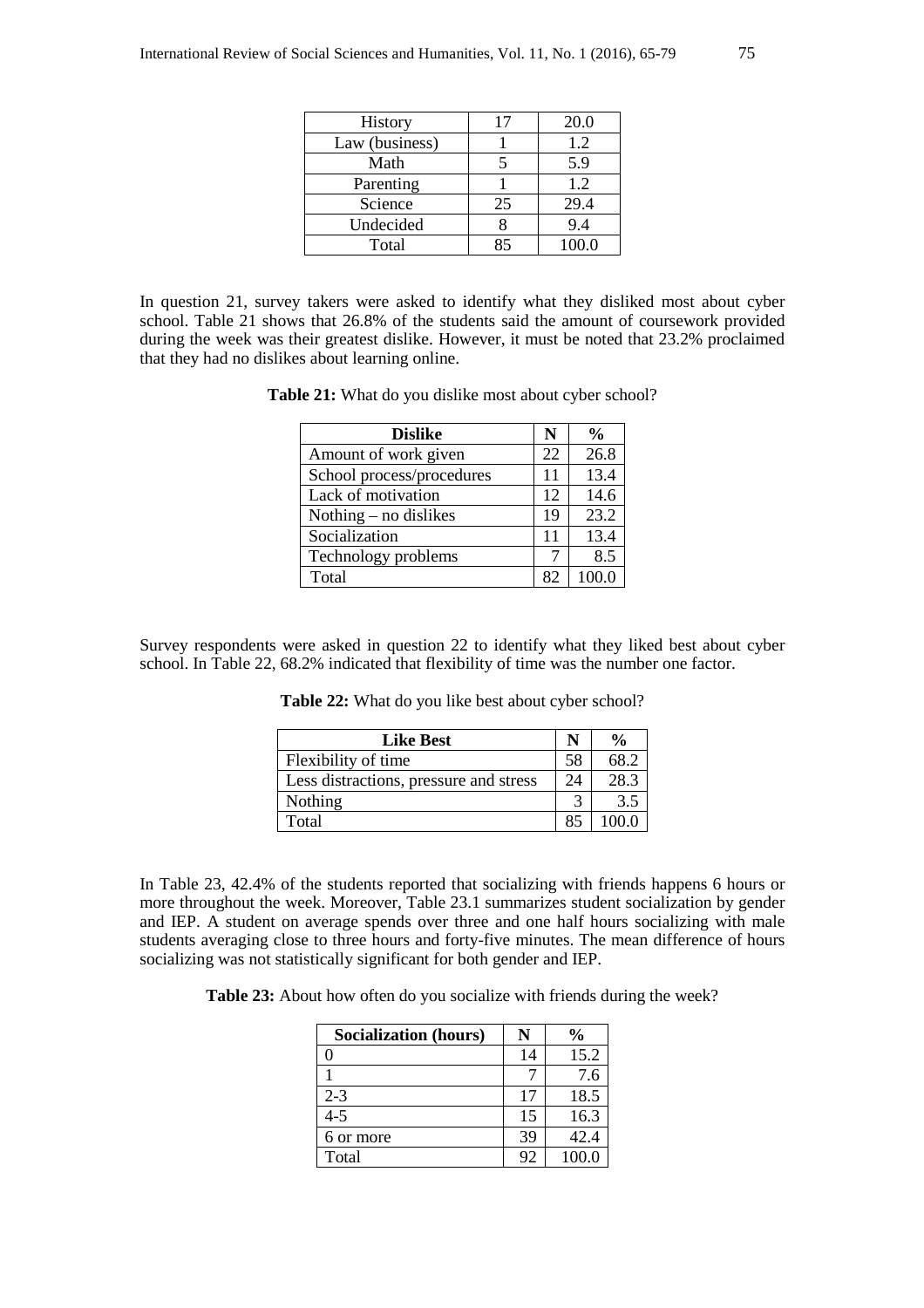|        | No IEP |                                     | IEP         |                                     |             | All                                 |
|--------|--------|-------------------------------------|-------------|-------------------------------------|-------------|-------------------------------------|
| Gender | Mean   | <b>Standard</b><br><b>Deviation</b> | <b>Mean</b> | <b>Standard</b><br><b>Deviation</b> | <b>Mean</b> | <b>Standard</b><br><b>Deviation</b> |
| Male   | 3.71   | 1.15                                | 3.75        | 1.29                                | 3.73        | 1.18                                |
| Female | 3.36   | 1.14                                | 2.90        | 1.12                                | 3.20        | 1.14                                |
| All    | 3.48   | i 14                                | 3.22        | 1.24                                | 3.39        | 1.18                                |

**Table 23.1:** Means and standard deviations of hours per week socializing by gender and IEP

In survey question 24, students were asked if they participated in sports at the school district while enrolled in cyber school. Table 24 reports that 13% do participate. Respondents were also asked in question 25 if they are involved in sports outside the school district and 39.1% said yes as explained in Table 25.

**Table 24:** Do you participate in sports at the school district?

| <b>School Sports</b> |    | $\frac{6}{6}$ |
|----------------------|----|---------------|
| Yes                  | 12 | 13.0          |
| No                   | 80 | 87.0          |
| Total                | ٥. | 100.0         |

**Table 25:** Do you participate in sports outside the school district?

| <b>Outside Sports</b> | N  | $\frac{6}{6}$ |
|-----------------------|----|---------------|
| Yes                   | 36 | 39.1          |
| No                    | 56 | 60.9          |
| Total                 | ۵ŕ | 100.0         |

Table 26 indicates that 30.4% of the students attend school district-sponsored dances and 15.2% participate in school clubs and activities as illustrated in Table 27.

| <b>School Dances</b> |    | $\frac{6}{9}$ |
|----------------------|----|---------------|
| Yes                  | 28 | 30.4          |
| No                   | 64 | 69.6          |
| Total                | Q٢ | 100.0         |

**Table 27:** Do you participate in school clubs/activities?

| <b>Clubs/Activities</b> | N            | $\frac{6}{6}$ |
|-------------------------|--------------|---------------|
| Yes                     | 14           | 15.2          |
| No                      | 78           | 84.8          |
| Total                   | $Q^{\gamma}$ | 100.0         |

In survey question 28, students were asked to provide feedback regarding the cyber program at Granite Rock and how it can be improved. Of the 92 respondents, 70 individuals provided usable information. Just over 14% suggested that less work should be provided. Another 15.7% reported that cyber school is good and that no changes are necessary. Twenty percent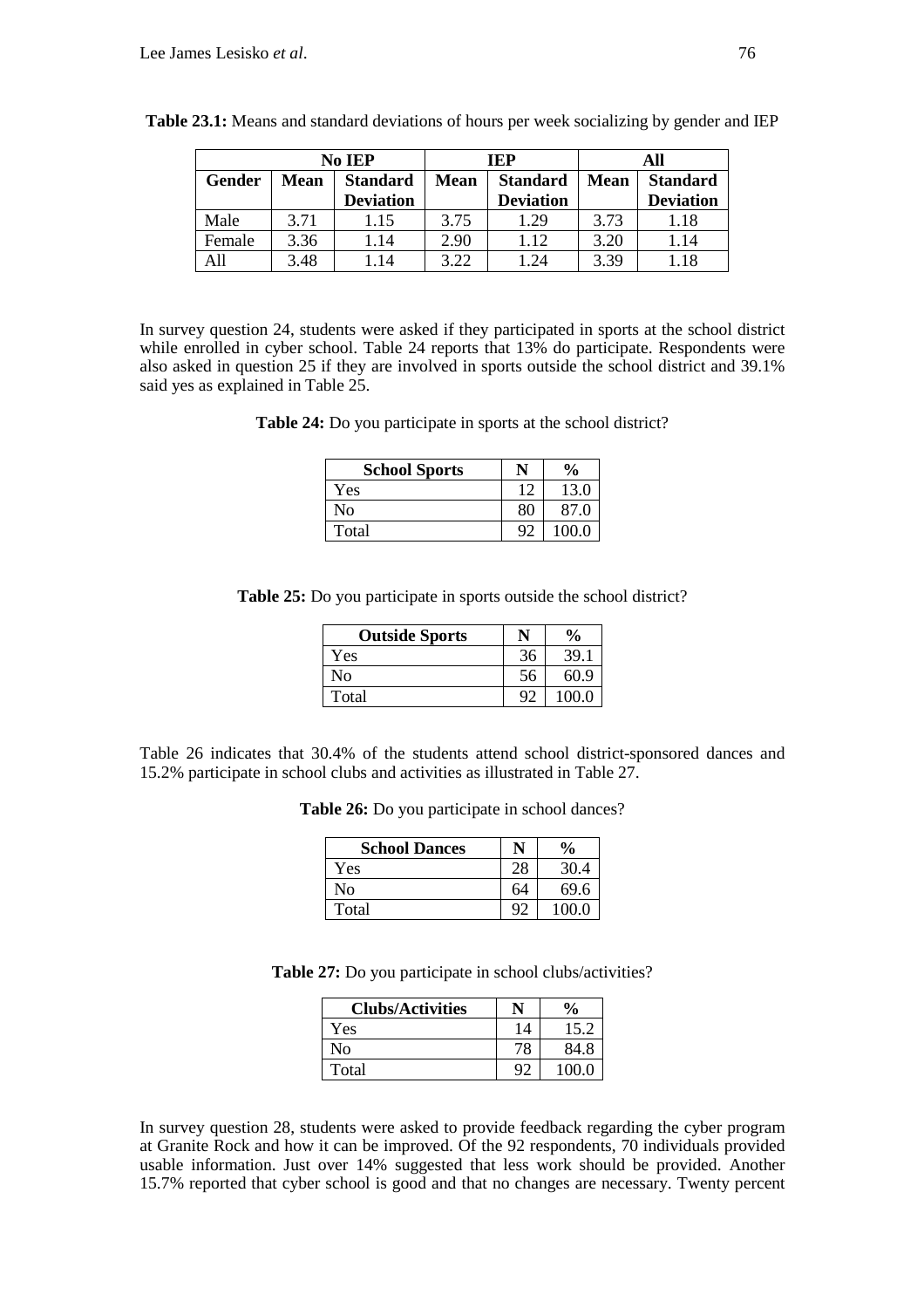of the respondents explained that they had no recommendation on how to improve the program as reported in Table 28.

| <b>Improve</b>                | N  | %     |
|-------------------------------|----|-------|
| No change is needed           | 11 | 15.7  |
| Don't know                    | 14 | 20.0  |
| Additional academic offerings | 19 | 27.1  |
| Provide less work             | 10 | 14.3  |
| Program enhancements          | 16 | 22.9  |
| Total                         | 70 | 100.0 |

|  |  | <b>Table 28:</b> How can we improve? |
|--|--|--------------------------------------|
|--|--|--------------------------------------|

Question 29 of the questionnaire was open-ended and asked respondents to provide comments and/or reactions to the survey or cyber schooling in general. Of the 92 school-aged children who participated in this research endeavor 31or 33.7s% submitted additional information regarding their experiences. The data were categorized, summarized and analyzed qualitatively for patterns, differences, and commonalities and three major themes repeatedly emerged: flexibility, responsibility and frustration.

### **Flexibility**

Cyber school provides the learner with a vast array of flexibility. A junior male with an IEP indicated, "I feel like this experience was great, considering the alternative. It taught me to complete work and hand it in within a reasonable timeframe, which is much like that of a professional office in the real world. It also taught me to work independently and not having a teacher holding my hand and spoon-feeding me all the information I need, only to forget it the next day."

A female in grade 12 who spent a minimum of 6 hours a day on schoolwork proclaimed, "I had a goal to graduate early and cyber school helped me along the way. It makes it easier to balance out life; I could work, do school, and even hang out with friends a lot more. I had so much more time, and I loved it."

An eighth grader who finds math the most difficult but enjoys science indicated, "I like cyber school, I learn at my own pace. When in regular school I use to get embarrassed when they would pull me out of class for help. I don't have to worry about that with cyber school."

## **Responsibility**

In addition to flexibility, cyber schooling also develops responsibility in those students who take it seriously. For instance, a female in  $11<sup>th</sup>$  grade with an IEP stated, "I believe cyber helped me be more independent." A female senior whose parents check up on her cyber progress at least one to two times a week explained, "This was a great experience for me. I graduated with straight A's! It's important to stay organized and not to fall behind."

### **Frustration**

Although cyber school is a great fit for some individuals, it is not a perfect match for all students. An eighth grade female who has never contacted her teachers online for assistance explained, "I have difficulties with math because I am used to being taught in a classroom and it's kind of hard not being taught in person." An 11<sup>th</sup> grade female documented, "It's not easy to learn from the book." A sophomore reported, "I really appreciate the program, but in many ways it does make things more difficult. I do realize that it is school, and I will gladly do the schoolwork and learn. However, the busywork is extremely angering and frustrating. I am very thankful for the flexibility involved."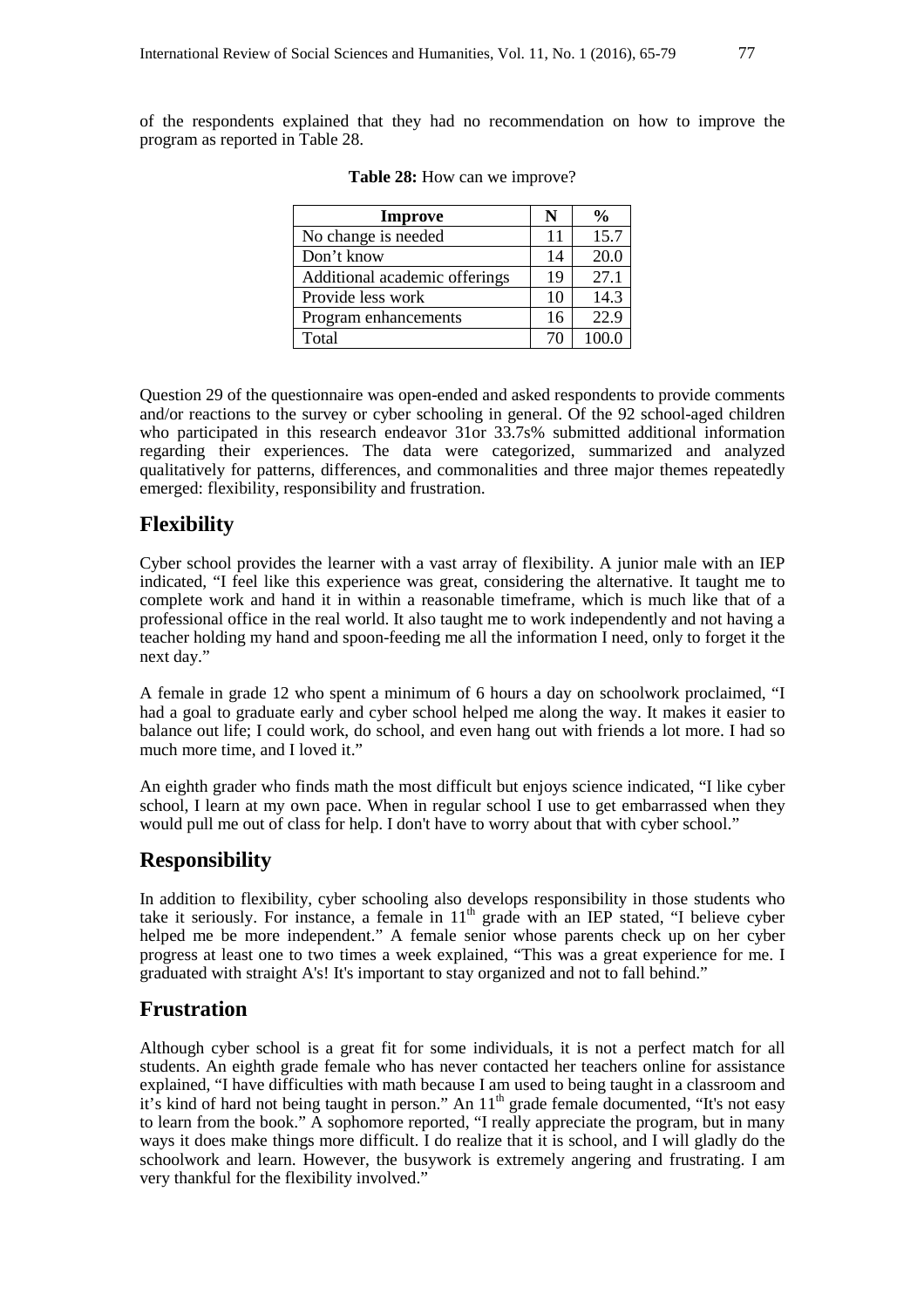# **Limitations**

The Cronbach alpha was employed using the data in this research project and the value was found to be below an acceptable level. The data were recoded and calculated a second time with similar results. The low value may be caused by students not answering all the questions or not being truthful in all of the responses. The age of the participants could have also been a contributing factor. To this end, inferential statistics was not a consideration and no further analysis was completed for this research report.

# **Conclusion and Recommendations**

The student plays a vital role in whether or not he or she will be successful in cyber school. No doubt cyber teachers have no control whether a student logs into homeroom, completes assignments on time, or submits work on schedule. This can be very frustrating for educators alike. However, parents also play a pivotal role in the successfulness of the child. Nevertheless, parents need to be routinely involved, check completed work regularly and ensure assignments are submitted on time. The partnership between the parent and student is critical for successful academic achievement. There must be participation from the student to complete the assignments and the parent to check the work. In Table 15, 15.2% of the respondents indicated having no parental oversight during online learning activities. Ahn (2011) concluded that cyber school may not work for unsupervised learners. The lack of supervision can be problematic for obvious reasons. In order for students to be successful in cyber school the parent must be an active participant.

Because the student is learning at a distance, communication must be continuous, planned and systematic, and involve the parent, student and teacher. In Table 7, students identified how often they attend office hours for help with coursework and 61.9% indicated "never". Clearly, this is a problem. Cyber students must dialogue with others and learn to ask questions when help is needed. Cyber school may be a palatable alternative to traditional schooling for those individuals who are motivated to communicate and complete the curriculum, however, for those who are not, cyber school simply will not work.

Online learners need to prepare in advance for due dates, assessments, and even the possibility of technology or Internet problems. In Table 5, more than 60% of the students in this research study explained they do work ahead on assignments. Working ahead on academics may also elevate undue stress. As Brown et al. (2000) suggested, cyber students need to be self-motivated. Online learners need to initiate learning and be responsible students in order to be successful in a cyber school environment.

In Table 19, students reported choosing an online environment because of scheduling flexibility, student issues, and health related problems as the top three factors. These findings concur with Ahn (2011). For students who have a hard time focusing or have trouble with drama or stress in abrick-and-mortar environment, cyber school may be a great alternative.

The curriculum utilized at Granted RockCyber Academy closely mirrors that which is taught in the school district's brick-and-mortar classrooms. In Table 21, more than 26% of the students surveyed indicated they do not like the amount of work given in cyber school. Since the curriculum taught in cyber school mirrors brick-and-mortar, the amount of work students need to complete is the same in both programs. However, cyber learning may require additional time to complete assignments or to clearly understand the concepts because of learning in an online environment. As reported by Simonson et al. (2009), students need to be intrinsically motivated in order for cyber school to be a successful experience.

# **Acknowledgement**

This research was partially financed by a grant from the Pennsylvania Association of School Retirees (PASR) - Monroe Chapter. The goal of this organization is to recognize and support educators who exhibit creativity, initiative, and productivity relevant to the teaching and